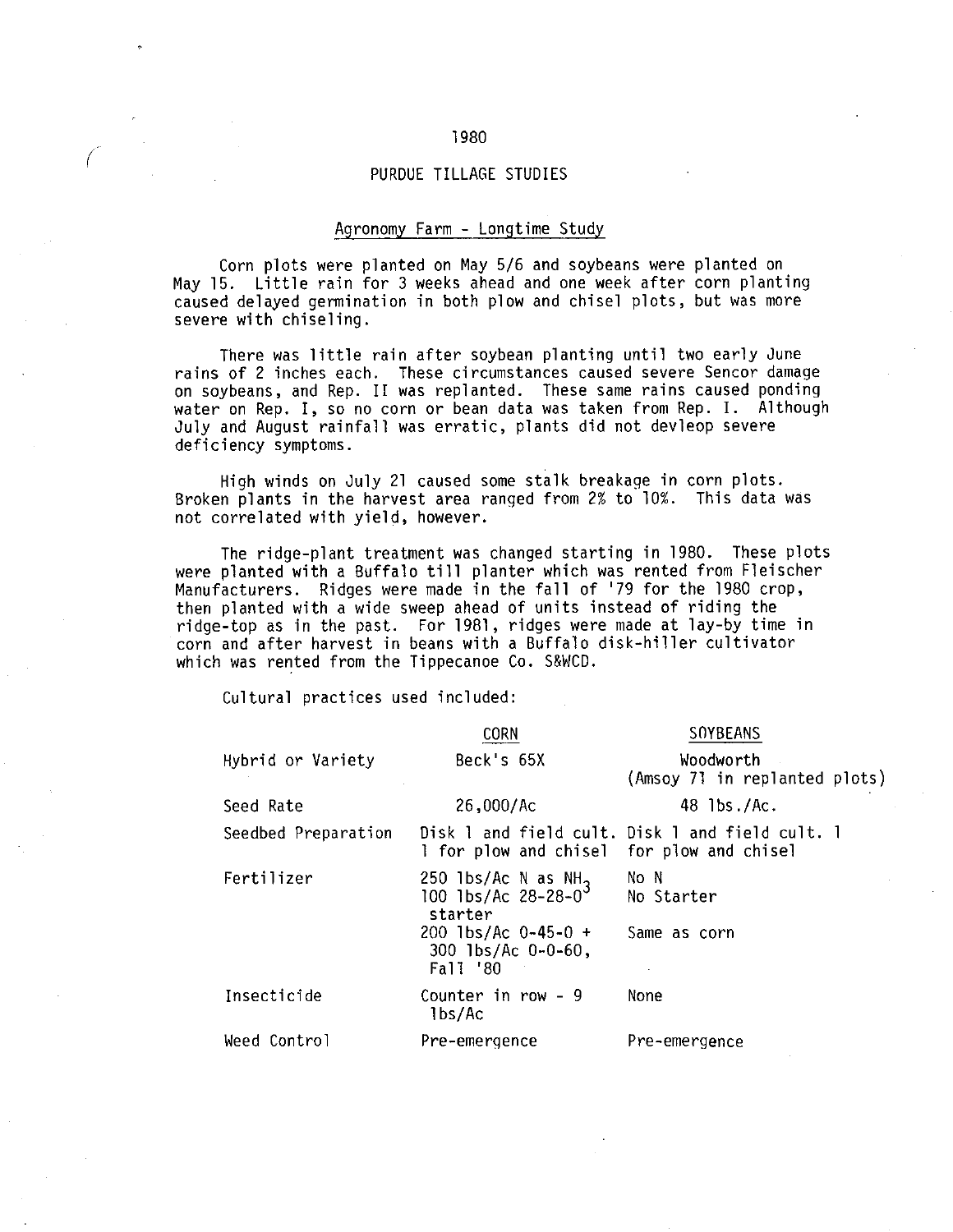**CORN** 

 $-2-$ 

## **SOYBEANS**

| Aatrex $4L - 3pts. +$                   | Lexone $-1$ pt. $+$          |
|-----------------------------------------|------------------------------|
| Bladex 4L - 3 pts. $+$                  | Dual $8E - 3pts. +$          |
| Dual $8E - 3$ pts. $+$                  | Paraquat - $1$ pt. + surf.   |
| Paraquat - $1$ pt. $+$                  | (No-till & till plant        |
| surf. (No-till and                      | only)                        |
| till plant only)                        | Early postemergence:         |
| Postemergence -                         | Basagran $-1$ qt.            |
| directed on no-till                     | $Hoe 1$ - 1 1/3 qt.          |
| and till-plant :                        | Late postemergence:          |
| $-$ Evik - 2 lbs. $+$                   | Roundup directed -           |
| surf.                                   | $1$ $1/2$ qt. (no-till only) |
| Cultivated once except                  | Cultivated once except       |
| no-till                                 | no-till                      |
| Hand hoed milkweeds Hand hoed milkweeds |                              |
| 4 nowe Y 150'                           | 2 nome Y 50'                 |

Harvest Area

The post-directed use of Evik on no-till corn and Roundup on no-till soybeans was primarily for late germinating foxtail. The herbicide treatments used effectively controlled all weeds except patches of hedge bindweed and late germinating morning glory in soybeans. While these vines are becoming more of a problem each year, they did not appear to effect yields.

Insect and disease damage did not appear to be significant in either corn or soybeans, although no-till continuous corn showed some anthracnose infection early in the season.

### Stand, Growth and Yield

Corn - Stands were about equal in plow, chisel and no-till plots, although there was 20-30% late germination due to dry soil in chisel and plow plots. Reduced stands in till-plant plots are probably due to slippage of the planter drive mechanism or improper rate settings.

Height measurement showed till-plant slightly ahead of other systems at 4 weeks. At 8 weeks, there was little difference after soybean, but no-till corn was shorter than other treatments after corn. No-till after corn was still slightly delayed at tasseling and all plots tasseled 2-3 days sooner after soybeans. Accuracy of the Dickey-John moisture meter used at harvest was not adequate to determine small differences in harvest moisture.

Chisel and no-till yields were reduced, compared to plowing and tillplanting, with greater reductions in continuous corn than in alternate cropping. Across all tillage systems, yields were 19 bu/ac. better after beans than in continuous corn. ANOV showed reponse to previous crop and tillage to both be significant at the 5% level but the previous crop X tillage interaction was not significant.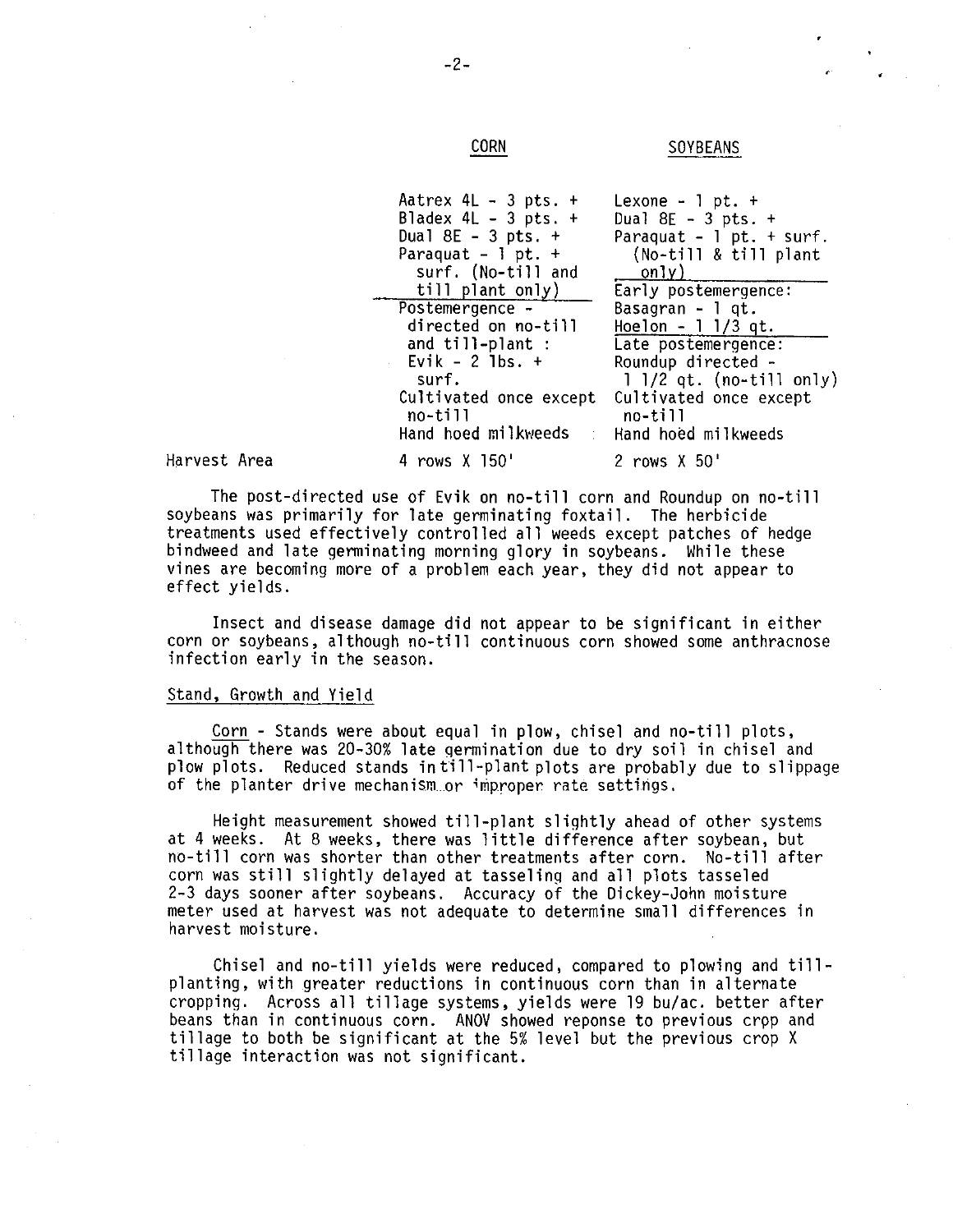| e. 1.          | $1980^{\frac{a}{2}}$                      | Corn Response to Tillage and Previous Crop, Chalmers, si. c. 1., |                              |                              |                              |                                        |                                            |
|----------------|-------------------------------------------|------------------------------------------------------------------|------------------------------|------------------------------|------------------------------|----------------------------------------|--------------------------------------------|
| Prev.<br>Crop  | Tillage                                   | Stand<br>$04$ Wks.<br>ppa                                        | Height<br>4 Wks.<br>inches   | Height<br>8 Wks.<br>inches   | 50%<br>Tassel<br>days        | Harv.<br>Moist.<br>$\overline{\gamma}$ | Yield<br>$15\frac{1}{2}$ %M<br>Ø.<br>Bu/Ac |
| Corn           | Plow<br>Chisel<br>Till-Plant<br>No-Till   | 23,200<br>24,000<br>19,200<br>23,000                             | 12.8<br>11.4<br>13.1<br>11.2 | 65.2<br>62.2<br>63.4<br>58.3 | 76.3<br>77.3<br>77.0<br>78.0 | 22.4<br>23.5<br>22.7<br>23.1           | 149.3<br>136.0<br>142.6<br>134.4           |
| Beans          | Plow<br>Chise]<br>Till-Plant<br>$No-T111$ | 23,900<br>23,400<br>22,200<br>24,400                             | 13.0<br>12.5<br>15.0<br>13.2 | 68.4<br>66.9<br>69.2<br>67.4 | 74.7<br>75.0<br>74.3<br>74.3 | 22.1<br>22.6<br>22.4<br>24.2           | 166.0<br>159.4<br>164.2<br>155.8           |
| $\overline{ }$ |                                           |                                                                  |                              |                              |                              |                                        |                                            |

 $\frac{a}{2}$  All data avg. of 3 reps. Rep. I had water damage on June 1.

Soybeans - Although till-plant stands were slightly reduced, all were adequate for top yields. At 8 weeks, beans in plowed plots were slightly taller than in other systems and all beans were taller in rotation than continuous cropping. Harvest moistures were not significantly different.

Following corn, only no-till bean yields were below plowed plot yields. In continuous beans, chisel, till-plant and no-till yields were all reduced. Weed control was not a factor in influencing bean yields this year, and diseases and insects did not appear to be important factors in 1980. While herbicide carryover damage was not uniform within plots or between treatments, greatest damage was in plots with least residue and least damage was in notill plots. Yield data do not appear to be associated with herbicide

| $\star$ .     | $-1980^{\underline{\alpha}}$ |                          |                                   |                       | recase and crevious trop, thatmers, si. c. 1, |
|---------------|------------------------------|--------------------------|-----------------------------------|-----------------------|-----------------------------------------------|
| Prev.<br>Crop | Tillage                      | Stand<br>0 8 Wks.<br>ppf | Height<br>8 Wks.<br><i>inches</i> | Harv.<br>Moist.<br>-7 | Yield<br>$0.15\frac{1}{2}\%$ M<br>Bu/Ac       |
| Corn          | Plow                         | 6.2                      | 15.1                              | 10.5                  | 54.4                                          |
|               | Chisel                       | 6.6                      | 13.5                              | 10.5                  | 54.6                                          |
|               | Till-Plant                   | 5.7                      | 13.5                              | 10.1                  | 55.0                                          |
|               | $No-Ti11$                    | 6.7                      | 14.2                              | 10.3                  | 51.8                                          |
| Beans         | Plow                         | 7.0                      | 16.0                              | 10.4                  | 54.3                                          |
|               | Chisel                       | 6.9                      | 14.8                              | 10.5                  | 50.7                                          |
|               | Till-Plant                   | 5.9                      | 14.2                              | 10.4                  | 48.1                                          |
|               | $No-Ti11$                    | 7.2                      | 14.9                              | 10.2                  | 49.5                                          |

Table 2. Soybegn Response to Tillage and Previous Cro

 $\frac{a}{a}$  Avg. of 3 reps.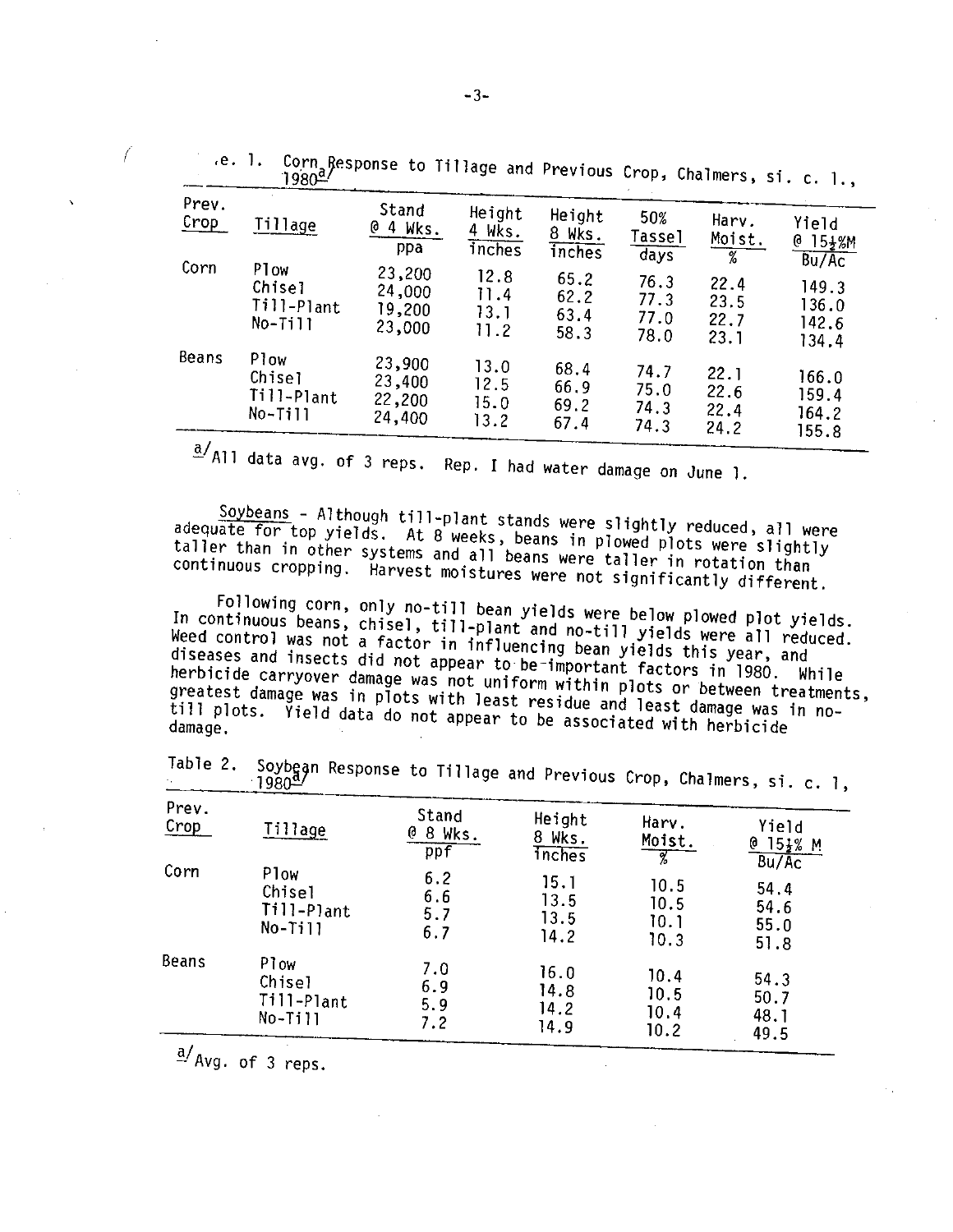### ANOV for 1980 Data

|                      |                 |           |     | <b>CORN</b>                                      |           |           |                 | SOYBEANS         |                 |           |
|----------------------|-----------------|-----------|-----|--------------------------------------------------|-----------|-----------|-----------------|------------------|-----------------|-----------|
| Variable             | Stand<br>4 Wks. | Height    |     | Height Tassel- Harv.<br>4 Wks. 8 Wks. ing Moist. |           | Bu/<br>Ac | Stand<br>8 Wks. | Height<br>8 Wks. | Harv.<br>Moist. | Bu/<br>Ac |
|                      |                 |           |     |                                                  |           |           |                 |                  |                 |           |
| Tillage              | .05             | .05       | .10 | NS.                                              | NS.       | .05       | .05             | .10              | <b>NS</b>       | .05       |
| Prev. Crop           | NS.             | .10       | .01 | .10                                              | NS.       | .01       | NS.             | .05              | ΝS              | ΝS        |
| Till X<br>Prev. Crop | NS.             | <b>NS</b> | NS. | ΝS                                               | <b>NS</b> | <b>NS</b> | <b>NS</b>       | NS.              | ΝS              | .05       |

ANOV Summary Agronomy Farm Tillage Data, 1980  $Table 3$ 

Tillage significantly affected most parameters measured in 1980. Only very large responses to previous crop were significant, since omitting one rep. reduced degrees of freedom.

## Long-Time Yield Trends

Six-year average yields show slight reductions for chiseling and no-till in continuous corn and even smaller differences for corn in rotation. The last 2 years, yields have shown a great advantage for rotation, no matter what the tillage. Soybean yields have been relatively consistent throughout the project, with no-till yield 3-4 bu/ac below plow and chisel yields and all yields reduced 3-4 bu/ac in continuous cropping.

| Table 4.      |                                                      |                                                                                                                                                          |                                  |                                  |                                                |                                  |                                  |                                    |
|---------------|------------------------------------------------------|----------------------------------------------------------------------------------------------------------------------------------------------------------|----------------------------------|----------------------------------|------------------------------------------------|----------------------------------|----------------------------------|------------------------------------|
| Prev.<br>Crop | Tillage                                              | Corn yield repsonse to tillage & prev. crop, Chalmers si.c.l, 1975-80<br>Bu/Ac<br>$\overline{1980}$<br>1979<br>1978<br>1977<br>$\overline{1976}$<br>1975 |                                  |                                  |                                                |                                  | $75 - 80$<br><u>Avg.</u>         |                                    |
| Corn          | Plow<br>Chisel<br>'80)<br>Ridge (Till<br>$No-T111$   | 176.1<br>165.0<br>141.4<br>165.4                                                                                                                         | 140.4<br>147.4<br>154.7<br>153.7 | 137.8<br>135.5<br>137.2<br>136.3 | 146.8<br>144.7.<br>$135.5^{a/2}$<br>146.1      | 205.1<br>190.8<br>191.3<br>176.6 | 149.3<br>136.0<br>142.6<br>134.4 | 159.2<br>153.2<br>$- - -$<br>152.1 |
| Soybeans      | Plow<br>Chisel<br>'80)<br>Ridge<br>(T111)<br>No-Till | 167.4<br>177.1<br>149.5<br>175.2                                                                                                                         | 145.1<br>140.8<br>154.7<br>143.4 | 146.1<br>149.5<br>147.8<br>144.4 | 145.4<br>140.2.<br>142.1 <sup>a</sup><br>142.8 | 209.5<br>206.7<br>194.8<br>187.6 | 166.0<br>159.4<br>164.2<br>155.8 | 163.2<br>162.3<br>---<br>158.2     |

 $\frac{a}{r}$ Planted 1 week later in 1978.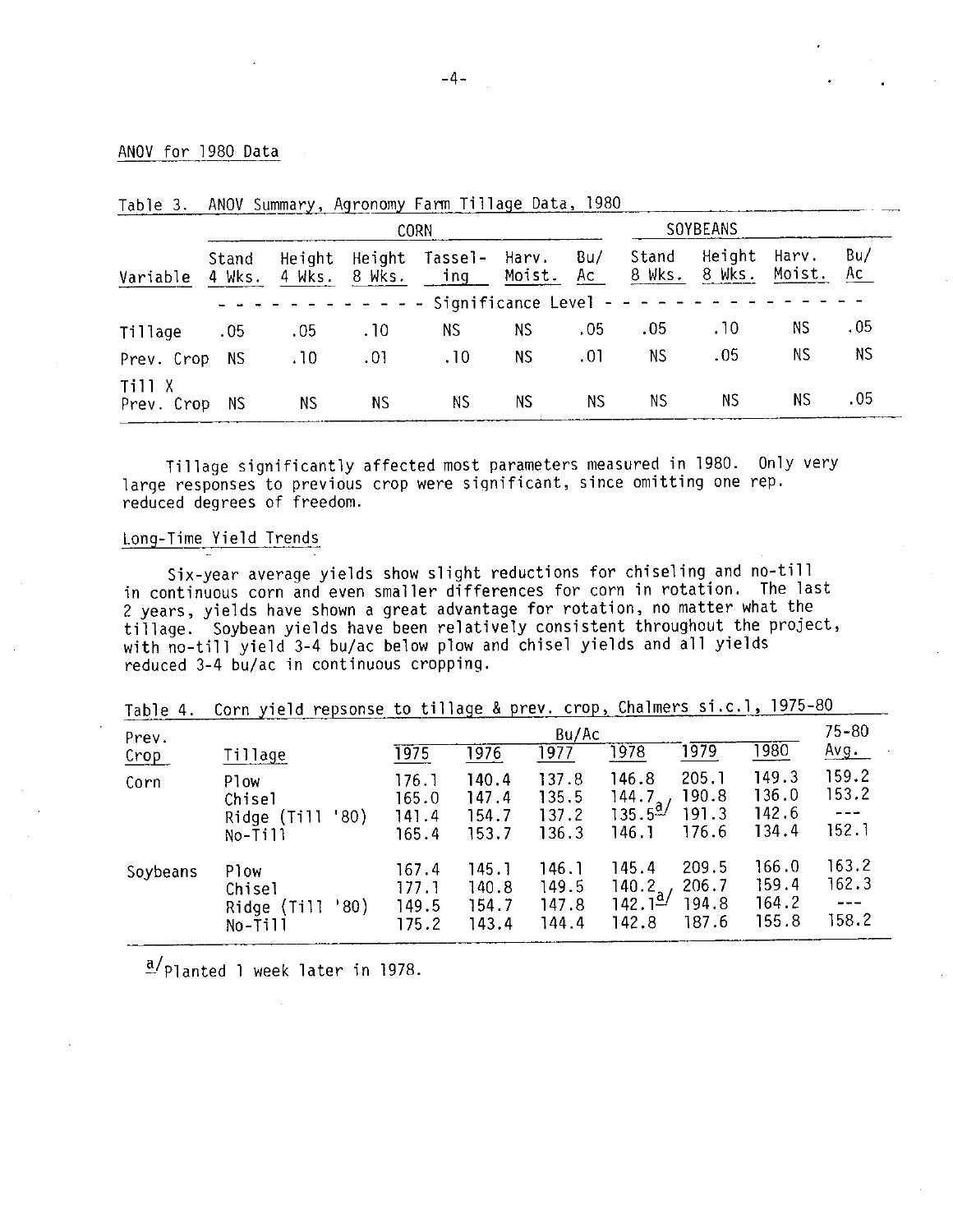| $I$ ab<br>$\bullet$ | Soybean yield response to tillage & prev. crop, Chalmers si.c.l., 1975-80         |                                      |                                      |                                                        |                                                   |                                                              |                                              |                                          |
|---------------------|-----------------------------------------------------------------------------------|--------------------------------------|--------------------------------------|--------------------------------------------------------|---------------------------------------------------|--------------------------------------------------------------|----------------------------------------------|------------------------------------------|
| <u>ு </u><br>Corn   | <b>Tillage</b><br>P <sub>1</sub> ow<br>Chisel<br>Ridge (Till<br>'80)<br>$No-T111$ | 1975<br>56.4<br>57.6<br>49.9<br>56.0 | 1976<br>54.4<br>50.7<br>50.9<br>48.3 | Bu/Ac<br><u> 1977 </u><br>55.4<br>54.1<br>50.4<br>52.1 | $\overline{1978}$<br>39.3<br>45.0<br>39.4<br>36.2 | <u> 1979</u><br>48.6<br>49.5<br>$48.3^{\frac{a}{2}}$<br>43.5 | <u> 1980</u><br>54.4<br>54.6<br>55.0<br>51.8 | $75 - 80$<br><u>Avg.</u><br>51.4<br>51.9 |
| Soybeans            | Plow<br>Chisel<br>Ridge (Til)<br>'80)<br>$No-T111$                                | 52.7<br>52.2<br>49.1<br>47 8         | 48.0<br>45.5<br>46.0<br>41.4         | 50.3<br>48.8<br>47.5<br>44.6                           | 38.2<br>37.8<br>35.2<br>34.1                      | 47.9<br>$\frac{49.2}{45.9^{2}}$<br>45.0                      | 54.3<br>50.7<br>48.1<br>49.5                 | 48.0<br>48.6<br>47.4<br>43.7             |
| $a/\sqrt{a}$ .      |                                                                                   |                                      |                                      |                                                        |                                                   |                                                              |                                              |                                          |

a/Ridges were disked down and soybeans replanted in 1979.

# Other Data in 1980

Other investigations conducted in 1980 using plots in this experiment will be reported later.

A. Mannering (Cruse)

Percent residue cover - all treatments

Soil temperature of 4" with maximum thermometers

Soil moisture with neutron probe

Soil density with Troxler density guage

B. Mengel (Cruse, West)

Root sampling in increments by depth for both corn and beans pH and fertilizer distribution by depth, all plots Plant tissue analysis, corn only

C. VanScoyoc (McCracken)

Root weights Amount of residue and rate of decomposition Aggregate stability for plow and no-till continuous cropping

# SEPAC TILLAGE TRIALS

1980 was the first year of data for the intendend cropping sequence and tillage in this experiment. However, beds were made in early May for the 1980 crop - not in the fall as intended. All other tillage was also done in the spring. Rain and wet soil delayed all spring operations. NH<sub>3</sub> was applied on 5-29 and two no-till plots planted on that date before the rains came. Further planting was delayed until June 9-10. Because of the late date, we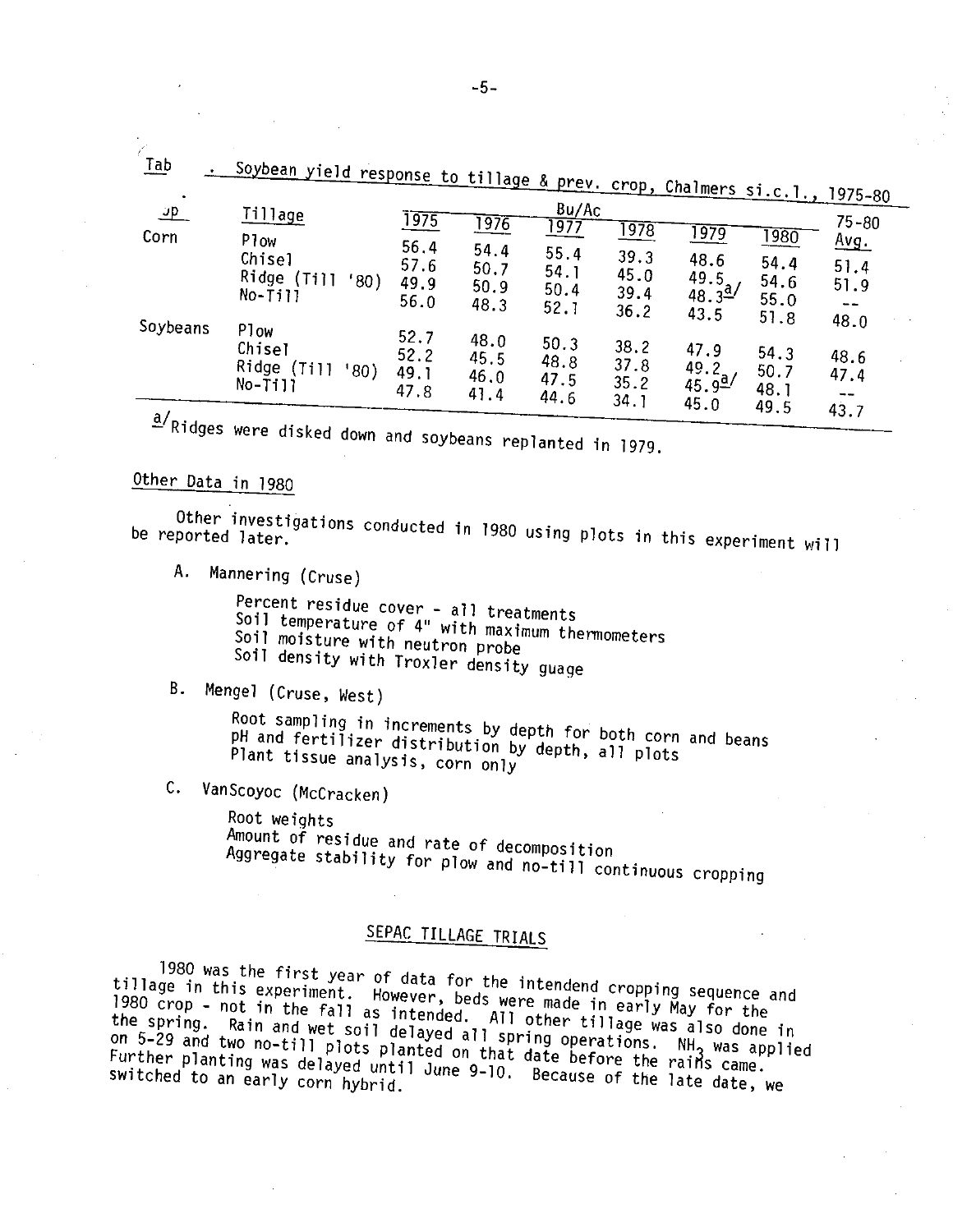Cultural practices used were:

|                    | <b>CORN</b>                                                                                                                                                                                                                   | SOYBEANS                                                                                                                                                                                                                                           |
|--------------------|-------------------------------------------------------------------------------------------------------------------------------------------------------------------------------------------------------------------------------|----------------------------------------------------------------------------------------------------------------------------------------------------------------------------------------------------------------------------------------------------|
| Hybrid - Variety   | $P - 3780$                                                                                                                                                                                                                    | Woodworth                                                                                                                                                                                                                                          |
| Date Planted       | June 9                                                                                                                                                                                                                        | June 10                                                                                                                                                                                                                                            |
| Seeding Rate       | 24,000/ac                                                                                                                                                                                                                     | 48 lbs/ac                                                                                                                                                                                                                                          |
| Nitrogen           | 170 1b/ac as $NH_3^{\underline{a}}$                                                                                                                                                                                           | None                                                                                                                                                                                                                                               |
| Starter Fertilizer | 100 1b/ac 7-22-5                                                                                                                                                                                                              | None                                                                                                                                                                                                                                               |
| Weed Control       | Preemergence:<br>Aatrex $4L - 1$ qt.<br>Bladex $4L - 1$ qt.<br>Dual $8E - 3$ pt.<br>Paraquat - $\log$ qt. +<br>surf.<br>Post-dir.:<br>Lorox 50 $W - 21bs$ .<br>$(no-till only)$<br>Cultivated once except<br>no-till and beds | Preemergence:<br>Sencor $-1/2$ pt.<br>Dual $8E - 3$ pt.<br>Paraquat $-1$ qt. $+$ surf.<br>Post-dir.:<br>Roundup - $3$ pts. (no-till<br>and beds only)<br>Postemergence:<br>BASF 9052 (no-till only)<br>Cultivated once except<br>no-till and beds. |
| Insecticide        | Counter $15G - 9$ lbs/ac                                                                                                                                                                                                      | None                                                                                                                                                                                                                                               |
| Harvest            | 4 rows full length                                                                                                                                                                                                            | 4 rows full length                                                                                                                                                                                                                                 |

 $\frac{a}{2}$ Two knives on top of each bed in bedded plots. Between rows in other plots.

The 2-row beds had well defined "shoulders" at the edge at planting and were barely wide enought for 2-30 inch rows. We had great difficulty in keeping the planter from sliding off the bed so that one row was in a furrow. As a result, 1980 data does not represent a well managed bed system.

#### Stand, Growth and Yield

Corn - Stands were adequate in all non-bedded plots and early growth tended to favor those with least tillage. By 8 weeks, however, no-till growth had fallen behind in continuous corn. In yield, only no-till contin-<br>uous corn was below other non-bedded plots. Both plant growth and yield for the beds show the effect of one row partially in a furrow. Hand yield checks from continuous corn plots where only corn rows on the bed were checked show yields equal to plow, chisel and disk systems.

Soybeans - There was little difference in stand, growth and yield among plow, chisel, disk and bed plots. No-till bean plots were severely infected with phytophthora root rot. Yield was reduced by 30 bu/ac in Reps. I and II and 10 bu/ac in Reps. III and IV. Apparently, surface drainage was better in Reps. III and IV. The variety used was tolerant to the disease in tilled plots but not in the dense no-till plots. Williams '79, a phytophthora resistant variety, will be used in 1981.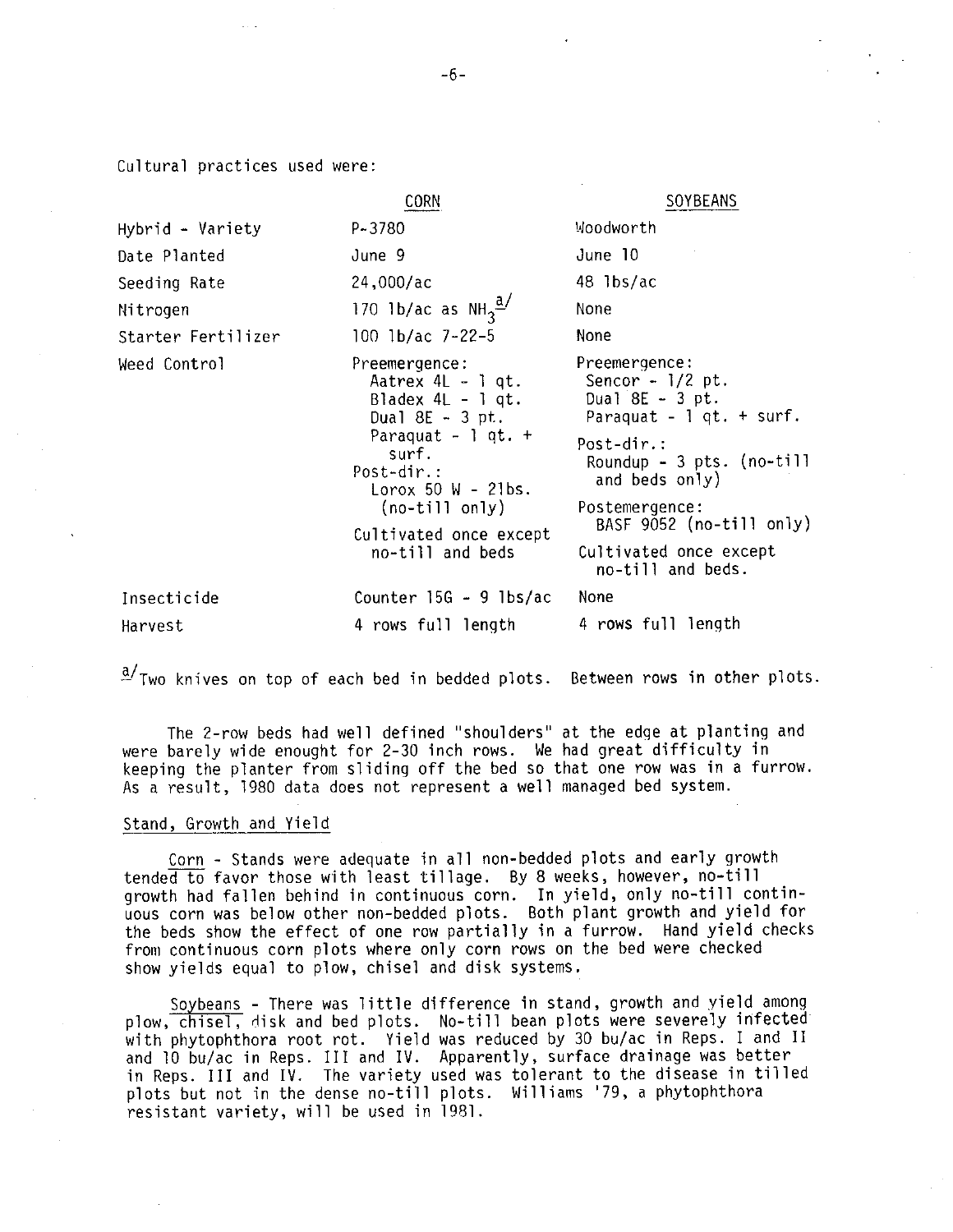| TAD IE U.     |                                                 | or up incoponing                               | $\sim$                               | <b>CORN</b>                             |                                      |                                          |                                 | <b>SOYBEANS</b>                      |                                      |                                      |
|---------------|-------------------------------------------------|------------------------------------------------|--------------------------------------|-----------------------------------------|--------------------------------------|------------------------------------------|---------------------------------|--------------------------------------|--------------------------------------|--------------------------------------|
| Prev.<br>Crop | Tillage                                         | Stand<br>4 Wks.                                | Height<br>4 Wks.                     | Height<br>8 Wks.                        | Harv.<br>Moist.                      | Yield<br>/ac.                            | Stand<br>4 Wks.                 | Height<br>8 Wks.                     | Harv.<br>Moist.                      | Yield<br><u>/ac.</u>                 |
|               |                                                 | ppa                                            | inches                               | inches                                  | %                                    | bu.                                      | ppf                             | inches                               | %                                    | bu.                                  |
| Corn          | Plow<br>Chisel<br>Disk<br>Bed<br>$No-Ti11$      | 22,400<br>21,400<br>21,300<br>21,200<br>21,600 | 31.9<br>35.1<br>34.6<br>29.8<br>35.7 | 98.3<br>102.7<br>100.7<br>88.4<br>94.3  | 17.1<br>16.4<br>17.2<br>18.0<br>16.6 | 113.5<br>121.8<br>117.0<br>97.6<br>104.9 | 8.0<br>7.8<br>8.4<br>7.6<br>5.0 | 26.0<br>26.8<br>26.7<br>25.6<br>19.9 | 11.8<br>11.7<br>12.3<br>11.8<br>12.2 | 38.9<br>39.6<br>40.0<br>35.6<br>18.7 |
| Beans         | Plow<br>Chisel<br>Disk<br><b>Bed</b><br>No-Till | 21,550<br>22,425<br>21,850<br>19,850<br>22,600 | 31.4<br>34.0<br>37.0<br>30.1<br>39.2 | 98.6<br>101.2<br>101.0<br>85.9<br>101.6 | 17.7<br>16.8<br>17.3<br>18.6<br>16.4 | 116.2<br>112.0<br>119.5<br>91.2<br>119.6 |                                 |                                      |                                      |                                      |

Crop Response to Tillage, Clermont si.l., 1980

### Other SEPAC Data

Soil temperatures were monitored between 3 and 5 PM for 4 weeks after planting. Due to the late planting date, there was little difference among treatments.

Evandro Mantovani (Agr. Eng. grad student) measured soil moisture weekly with the neutron probe. He also documented soil weathering during the season in bedded and plowed plots. Micro-relief meter readings were recorded before planting, after planting, and after harvest.

### Beds for 1981

Bedded plots were disked, then beds were reformed in November for the 1981 crop. By using a bedder with more space between the disks on each side of the bed and reducing forward speed, beds with more gentle slopes on the edges were formed. They should present fewer problems at planting. In a beds were made both with the Purdue bedder used this fall seperate trial, and with the J. D. bedder used for 1980. They will be evaluated this spring as to configuration and ease of planting.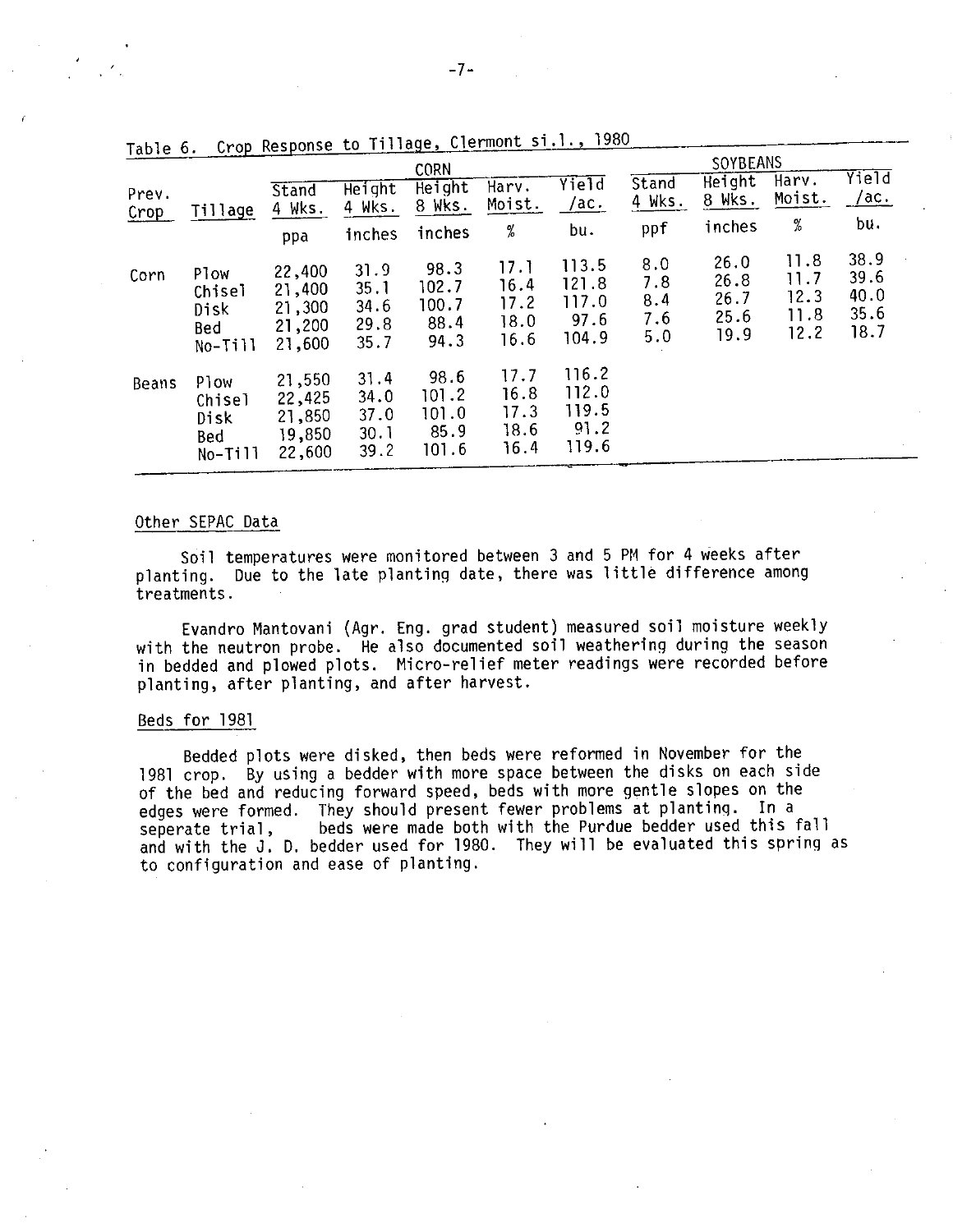## NO-TILL CORN DEMONSTRATIONS - 1980

### FELDUN-PURDUE AGR. CENTER

| Previous<br>Crop |                      | J. D. Max-emerg<br>no-till planter | Buffalo slot planter |                |  |
|------------------|----------------------|------------------------------------|----------------------|----------------|--|
|                  | Harv.<br>pop.<br>ppa | Yield<br>bu/ac                     | Harv. pop.<br>ppa    | Yield<br>bu/ac |  |
| Corn             | 23,000               | 91                                 | 18,916               | 98             |  |
| Wheat cover      | 23,583               | 127                                | 21,667               | 139            |  |
| Perennial sod    | 21,667               | 113                                | 20,083               | 117            |  |
| Soybeans         | 23,000               | 115                                | 20,333               | 127            |  |

Planted - May 9 Herbicides applied - May 13

Seeding rate -  $26,000/ac$ 

Hybrid - Becks 65X

Insecticide - Counter 15G @9 lbs/ac with planter.

Plus Lannate broadcast at planting on 2 sod plots for armyworm control. Zinc phosphide broadcast at planting in perennial sod for mouse control. 160 lbs/ac N as NH<sub>3</sub> applied side dress on May 28.

- Four herbicide treatments were evaluated in each tillage block. They were all applied in 60 gals. of water per acre.
	- Lasso 4E 2 1/2 qts + Bladex 80W 2 1/2 lbs + Aatrex 9-0 -A., 1.1 lbs + Paraquat - 1 qt + surfactant.
	- Lasso 4E 2 1/2 gts + Aatrex 4L 2 gts + Paraguat 1 gt + В. surfactant.
	- C. Dual 8E 2 1/2 pts + Aatrex 4L 2 qts + Paraquat 1 qt + surfactant.
	- Lasso 4E 2 1/2 qts + Aatrex 9-0 2.2 1bs + Roundup 1 1/2 qts. D.

All herbicide treatments gave satisfactory control of existing vegetation and germinating weeds, but the treatment with Dual gave slightly longer control of germinating grasses. A few perennial vines escaped all herbicide treatments.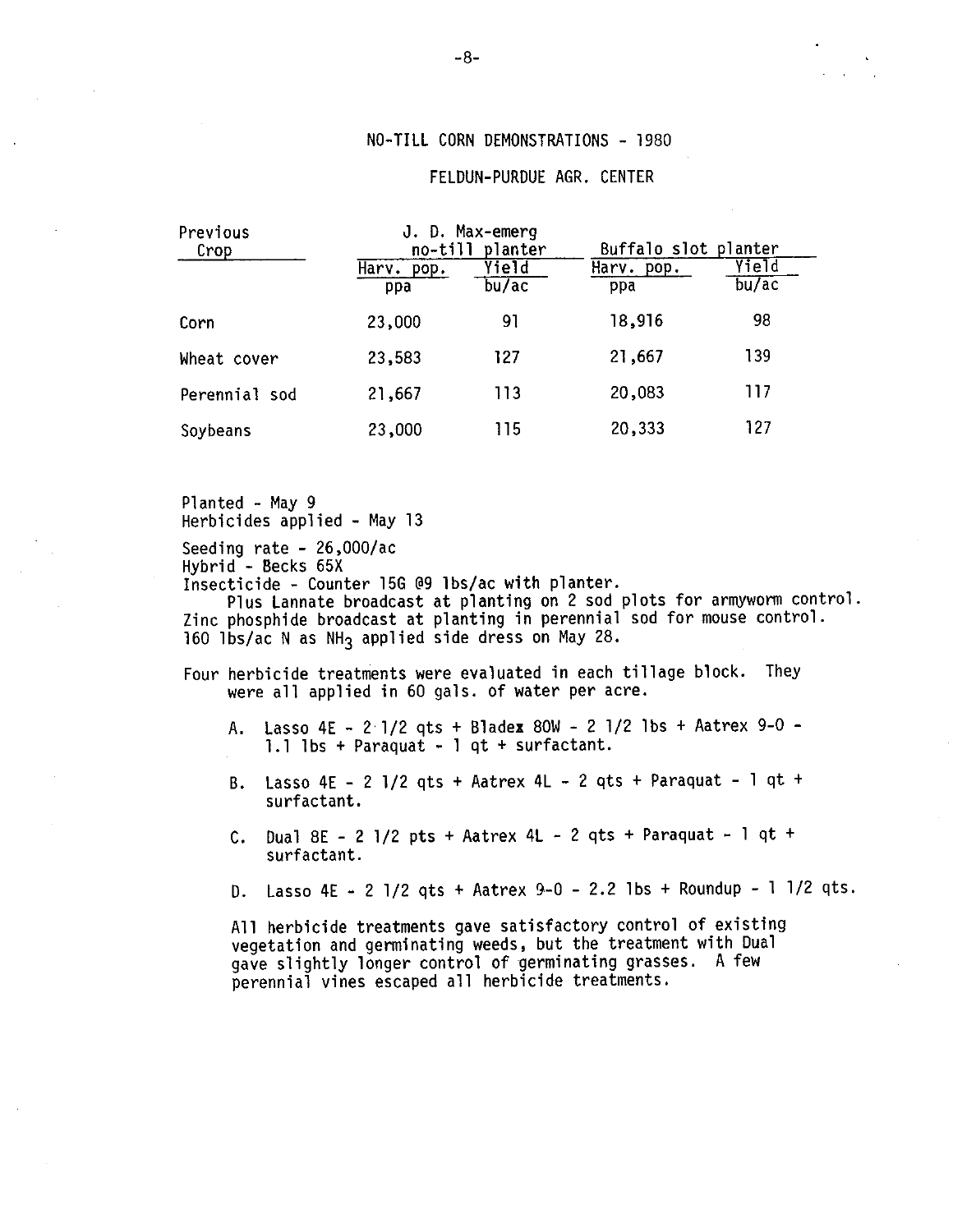# CHRONOLOGY OF EVENTS, 1980 TILLAGE PLOTS

/ *(* 

| April 21     | Applied NH <sub>2</sub> at Agronomy Farm                             |
|--------------|----------------------------------------------------------------------|
| May $1-2$    | Plow, chisel, disk and bed at SEPAC                                  |
| May 3        | Disk at Agronomy Farm                                                |
| May 4        | Field cultivate at Agronomy Farm                                     |
| May 5-6      | Planted all corn at Agronomy Farm including experiments for          |
|              | Mengel, Steinhardt and Nelson                                        |
| May 8        | Planted no-till demos at Feldun PAC                                  |
| May 9        | Installed soil temp. thermometers at Agronomy Farm                   |
| May 15       | Planted all soybeans at Agronomy Farm, including Mengel's            |
| May 27       | Rotary hoed, plowed aand chisel beans at Agronomy Farm               |
| May 28       | Applied $NH_2$ to Feldun no-till demos                               |
| May 29       | Applied NH <sub>2</sub> to all SEPAC corn, including Mengel's        |
| May 30       | Planted 2 Mo-till plots at SEPAC - rained out                        |
| June 6       | Sprayed Hoelon on all tillage beans at Agronomy Farm.                |
|              | Also, applied Basagram on Mengel's beans.                            |
| June 9-10    | Planted all tillage corn and bean plots at SEPAC except              |
|              | bean beds                                                            |
| June 11      | Planted bean beds at SEPAC                                           |
| June 12      | Replanted Rep. II and 1/2 of Rep. 1 beans at Agronomy Farm           |
| June 13      | Cultivated all corn tillage plots except no-till at                  |
|              | Agronomy Farm                                                        |
| June 14      | Cultivated all bean tillage plots except no-till in early            |
|              | planting.                                                            |
| June 18      | Ridged Buffalo corn plots at Agronomy Farm                           |
| June 24      | Direct sprayed no-till corn at Agronomy Farm with Evik               |
| July 17      | Direct sprayed Roundup on no-till beans at Agronomy Farm             |
| July 25      | Direct sprayed Roundup on no-till beans at SEPAC                     |
| August 5     | Sprayed no-till beans at SEPAC with BASF 9052                        |
| September 26 | Harvest Mengel's beans at Agronomy Farm                              |
| October 1    | Harvest all tillage beans at SEPAC                                   |
| October 7    | Harvest all tillage beans at Agronomy Farm                           |
| October 8    | Harvest all tillage corn at Agronomy Farm                            |
| October 9    | Harvest Mengel's corn at Agronomy Farm                               |
| October 14   | Harvest all corn tillage at SEPAC                                    |
|              | October 16-17 Spreak P & K and chopped stalks, Agronomy Farm tillage |
| October 20   | Plowed and chiseled Agronomy Farm tillage                            |
| November 12  | Made beds at SEPAC                                                   |